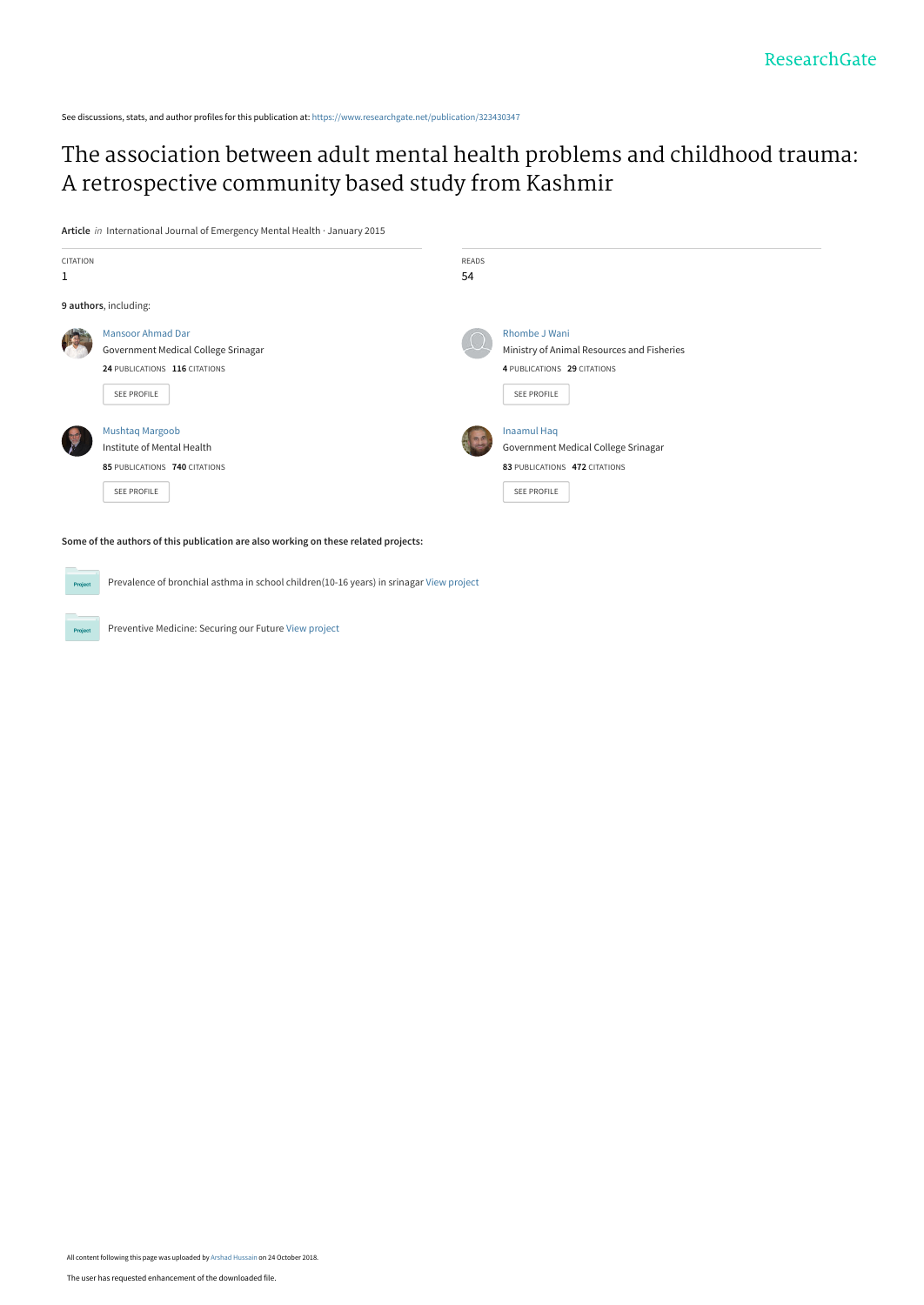# **The Association between Adult Mental Health Problems and Childhood Trauma: A Retrospective Community Based Study from Kashmir**

Mansoor Ahmad Dar, MD<sup>1\*</sup>, Rayees Ahmad Wani, MD<sup>1</sup>, Mushtaq Ahmad Margoob, MD<sup>1</sup>, Inaamul Haq, MD<sup>2</sup>, Arshad Hussain, MD<sup>1</sup>, Rajesh Kumar Chandel, MD<sup>1</sup>, Yasir Hassan Rather, MD<sup>1</sup>, Majid Shafi Shah, MD<sup>1</sup>, Altaf Ahmad Malla, MD<sup>1</sup>

<sup>1</sup>Department of Psychiatry, Government Medical College, Srinagar, J & K, India

2 Department of Community Medicine, Government Medical College, Srinagar, J & K, India

*ABSTRACT: Background: The association between retrospectively reported childhood adverse experiences and psychiatric morbidity in adulthood is documented in several community surveys and clinical samples. But the long term outcome studies from South Asian countries are almost non-existent even though the frequency and the extent of childhood traumatic experiences in this part of the world are considerably high. Methods: It was a retrospective community-based study done in various areas of Kashmir Valley (Jammu and Kashmir, India) which were selected randomly. Those fitting criteria for the study were further evaluated using MINI International Neuropsychiatric Interview which is a well-validated short structured Diagnostic and Statistical Manual – Text Revision (DSM IV-TR) based diagnostic interview. Results: 18.2% (572 of 3137) of total sample population had suffered a traumatic event between age 5 to 17 years (M>F). A considerable number (42.6%) of the traumatized cases had a DSM IV diagnosis in the long-term follow-up (F>M), out of whom 47.4% had a significant morbidity at >5 yrs and 38.7% at >10 yrs (p<0.007). Post- traumatic Stress Disorder (PTSD) & Major Depressive Disorder (MDD) formed the majority of diagnosis (24.4% & 15.3% respectively).Both PTSD and MDD were seen 10 years after trauma and beyond. Conclusion: Post trauma morbidity is significantly chronic and long-lasting. MDD and PTSD form the majority of the morbidities present. Both MDD and PTSD may develop very late after the traumatic event. People with trauma may need long-term psychiatric screening, care and help.* 

**Key words:** *Post- traumatic stress disorder, trauma, morbidity, childhood, mini, major depressive disorder*

## **INTRODUCTION**

In the context of current political instability prevalent worldwide, no age group is immune from exposure to trauma, and its consequences (Khan & Margoob, 2006). It has been long known that pathological stress response syndromes can result from exposure to war, sexual assault and other types of trauma (Lerner, Volpe, & Liddell, 2003). Evidence for post-traumatic reactions dates back as far as the Sixth century B.C.; early documentation typically involved the reactions of soldiers in combat (Lerner, Volpe, & Liddell, 2003; Holmes, 1986).

Since children form a significant population worldwide, recognition of psychiatric problems in children is important (Magroob et al., 2004). Approximately, 20 percent of individuals exposed to a significant traumatic event will develop psychiatric morbidity and children may be at an even higher risk (Breslau et al., 1998; Apolone, Mosconi, & La Vecchia, 2002). Studies suggest that specific disorders are linked to traumatic events that occur in childhood rather than later in life (Yen et al., 2002; Pole et al., 2007).

The global burden of trauma is enormous. Over the last three decades, Asia and Africa regions have witnessed the fastest increase in the incidence of traumatic events and natural disasters. India alone reported 18 major natural disasters in 2007 excluding numerous regional disasters which escaped world attention (Ferris & Petz, 2012; EM-DAT).

\*Correspondence regarding this article should be directed to: gaashmansoor@gmail.com

Kashmir has been witness to both manmade and natural traumas. After the Partition of India in 1947, the long dispute between India and Pakistan for control of Kashmir has led to an armed conflict between India and Kashmiri militants, causing deaths, disappearances, human sufferings and traumas in the Indian part of Kashmir (Schofield, 2000). A community survey done by Médecins Sans Frontières in 2005 found high levels of ongoing violence across the region, with civilians caught in the middle. The majority of people surveyed stated having been exposed to crossfire (86%) and round-up raids (83%). High numbers of people reported being subjected to maltreatment (44%), forced labour (33%), kidnapping (17%), torture (13%) and sexual violence (12%) (De Jong, 2008). Beyond this manmade disaster, Kashmir has been frequently affected by natural disasters, causing heavy economic and psychological damage (Halvorson, & Parker Hamilton, 2010).

The total lifetime prevalence for any traumatic experience in the community in Kashmir was 58.69% in 2006 (Margoob & Ahmad, 2006). Data reveal that in the prevailing conflict situation over the past thirty years in Kashmir, there has been a phenomenal increase in psychiatric morbidity, including stress related disorders (Margoob, 1995). The effects of trauma in this region are better understood in the case of adults, but in the case of children they have only recently begun to be understood (Khan & Margoob, 2006). Margoob et al. during the longitudinal follow up of snow storm children survivors found that 34% suffered from disorders including PTSD, MDD, conversion and panic disorder as in agreement with other reported studies from other parts of the world, although the follow up was not more than one year (Margoob et al., 2006).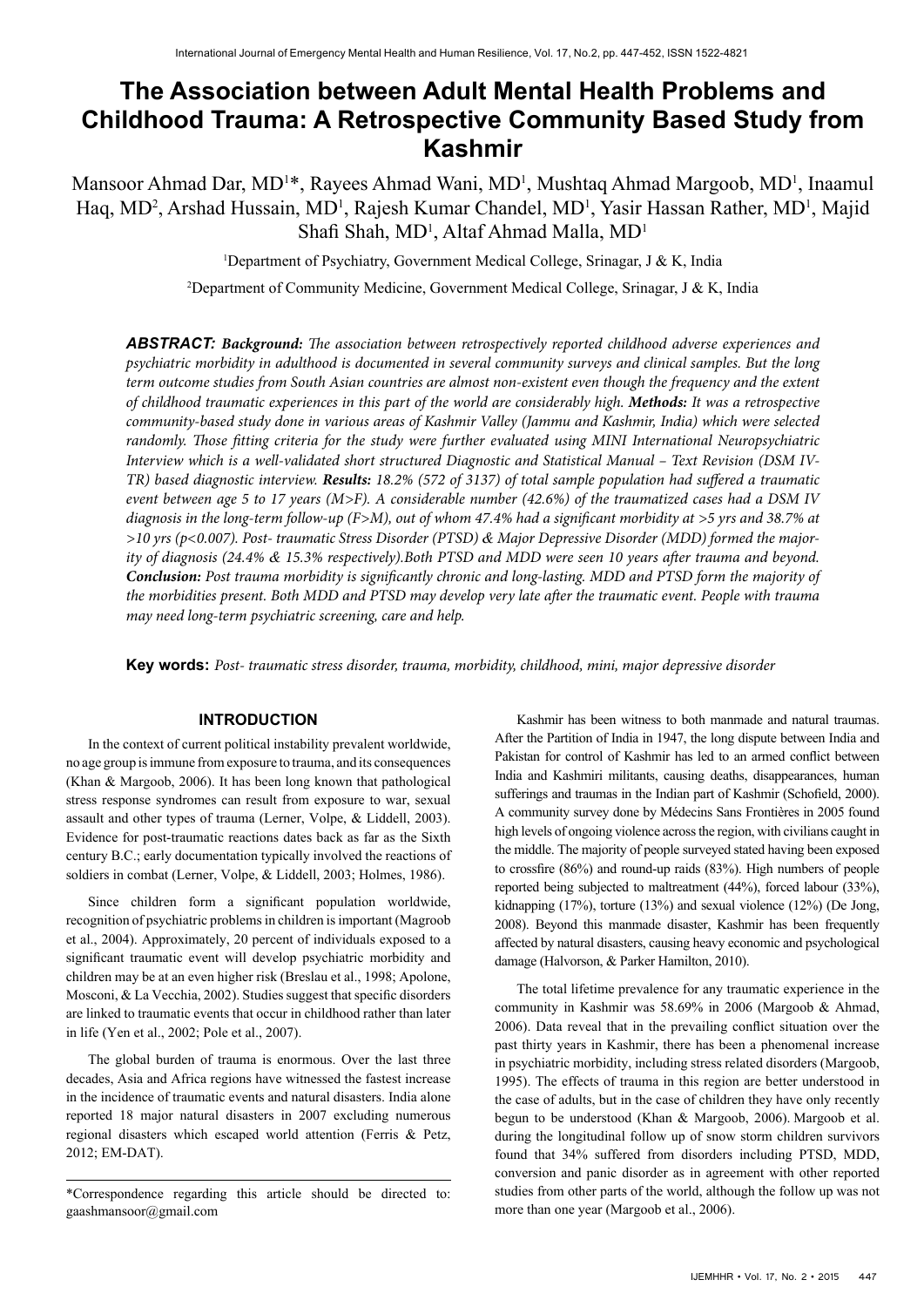There are no studies on the long-term outcome of childhood traumas in this region (Kashmir, India), although the trauma prevalence is quite high. The association between childhood trauma and adult mental health problems has not been studied so far. This study is an attempt to examine the long-term effect of childhood trauma.

## **METHODOLOGY**

## **Study Design**

The study was carried as a part of community outreach programme of Department of Psychiatry, Government Medical College Srinagar, Jammu & Kashmir, India by holding door to door surveys. Six districts of Kashmir valley of Jammu & Kashmir State (India) covering a population of 5,453,209 individuals were studied (Census of India, 2001). These districts were Srinagar, Anantnag, Baramulla, Pulwama, Budgam and Kupwara. Participants were selected from all the six districts of Kashmir valley. These areas were delineated as per the census report of 2001 available at the start of the study in March 2011(Census of India, 2001). Three villages/ localities were taken from each district and the care was taken to take the population of six districts proportionately. Convenience method was applied to choose the localities and the number the household was limited by availability of hilly topography, manpower, time and other resources. The study was reviewed and approved by departmental ethical committee.

## **Sample**

Every 7th household of each village/locality was surveyed. All the family members of the identified household, selected as per the study criteria were interviewed for history of trauma at the age of 5–17 years. In each case of traumatic event respondent was asked if the trauma had happened, was witnessed, learned about, not sure, or does not apply, as per Life Event Checklist (Blake et al., 1995). Only events judged severe in intensity, according to DSM-IV-TR criteria, were included (American Psychiatric Association, 2000).

"The person has been exposed to a traumatic event in which both of the following were present:

- 1. The person experienced, witnessed, or was confronted with an event or events that involved actual or threatened death or serious injury, or a threat to the physical integrity of self or others
- 2. The person's response involved intense fear, helplessness, or horror. Note: In children, this may be expressed instead by disorganized or agitated behaviour".

Those persons who had suffered trauma between 5 to 17 years of age, irrespective of sex and present age were included in the study. Persons with a psychiatric morbidity prior to trauma or severe medical morbidity or serious physical disability were not included. A proper informed consent was taken from all the participants of the study. Confidentiality was maintained and wherever need was felt, professional help and advice was offered to the participants. No monetary compensation was given to the participants.

## **Method**

Those individuals who met the criteria for trauma and the age for traumatic exposure as above were further interviewed for their course after the event. A semi-structured interview schedule specifically prepared for the study was used to collect the information. The schedule was delineated as per the epidemiological studies related to conflict as well as the earlier used tools for community based studies in the Department of Psychiatry, Government Medical College Srinagar. Participants were also subjected to Mini International

Neuropsychiatric interview (MINI) which has high validity and reliability scores for DSM-IV based diagnoses and have been used in a series of earlier studies among the local population (Margoob et al., 2006; Sheehan, Lecrubier, & Sheenhan, 1998). Interview was carried by a member of the community outreach programme team after having received the necessary formal training for instituting MINI and the semi-structured schedule. The members included trained/ trainee psychiatrists. Diagnoses were confirmed by a consultant psychiatrist. Participants with a current psychiatric diagnosis were given appropriate treatment as required.

## **Data Analysis**

The data was framed in an appropriate master chart and the morbidity along the different socio-demographic variables was analysed using SPSS 20.0 package. The variables were categorical and binary and hence were subjected to chi-square tests. The results with probability <0.05 were considered to show the statistical significance. The values of Chi-square, degrees of freedom and P are reported as appropriate.

## **RESULTS**

## **Sample Population**

A total of 18 localities/villages, comprising 2436 households were surveyed and the response rate was approximately 79%. A proportion (342) of these households was sampled which amounted to 3137 individuals, irrespective of sex and age, among them 1829(58.30%) were males and 13082(41.70%) were females. Five hundred seventy two (18.24%) persons had suffered trauma in childhood (5-17 yrs) and met the criteria for inclusion and detailed interviews were administered to this population. The sample characteristics are given in Table 1. The total males and females in sample population were 354(61.89%) and 218(38.11%) respectively. 42.65% (244 of 572) developed morbidity after the trauma. Among the sample, there was a higher rate of morbidity in females than in males following trauma (45.87% vs. 40.68%respectively). Sample age ranged from 5 years to 77 years. Maximum number of cases with trauma and subsequent morbidity belonged to 20-40 year age group i.e. 360(62.94%) and 208(57.78%) respectively (P < 0.001).

The morbidity was slightly higher in rural than the urban population, 47.91% (N = 172) vs. 33.80% (N = 72) (P<0.001). Nuclear families showed more morbidity. The majority of those exposed to trauma in childhood were unemployed and unemployed people exposed to trauma in childhood were also more likely to experience morbidity. A statistically significant high morbidity was seen in upper-lower and lower socioeconomic class, 59.61% and 50.77% respectively in each subgroup (p<0.001).

Morbidity included the overall diagnosed cases regardless of the duration since the trauma (42.65%). Overall posttraumatic stress disorder formed the largest group with  $24.47\%$  (N = 140) followed by major depressive disorder with  $15.38\%$  (N = 88). Rest included panic disorder, dysthymia, substance use disorder and others. Other disorders present included Generalised Anxiety Disorder (GAD), social phobia, psychotic disorder and Anti-Social Personality Disorder (ASPD) (Table 2).

The trauma types were delineated as per Life Event Checklist (Blake et al., 1995). The maximum number of the traumatic events were related to combat/armed-conflict related events and death of someone close,  $N = 252(44.05\%)$  and  $N = 184(32.16\%)$  respectively. Mostly these events were related to conflict situations. Others were explosions (11.18%), natural disasters (5.59%), accidents (2.79%), and sexual abuse (1.39%). Cases with sexual abuse had a higher psychiatric morbidity i.e. 7 out of 8 (87.5%). This was followed by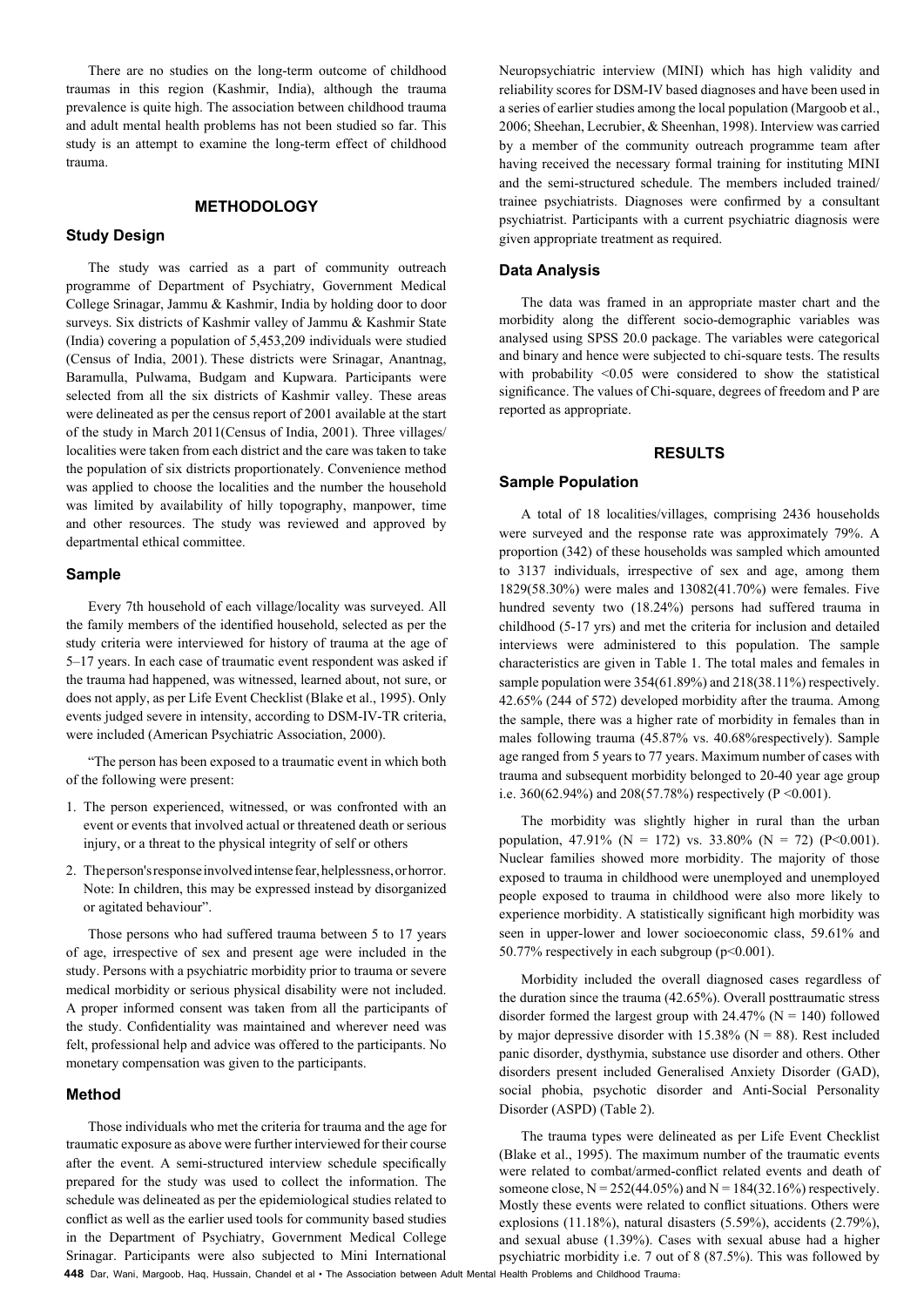#### **Table 1**.

Sample Characteristics and Psychiatric Morbidity in relation to different variables.

| $\sim$ 0.12.2000.000 2.12.1 by 0.12.1.10 1.10.10.12.11<br><b>Variables</b> | Total Sample (N = 572) |       | Proportion with morbidity ( $N = 244$ ) |             | Percentage of<br>morbidity in the group | Significance                           |  |  |  |  |  |
|----------------------------------------------------------------------------|------------------------|-------|-----------------------------------------|-------------|-----------------------------------------|----------------------------------------|--|--|--|--|--|
|                                                                            | $n_{1}$                | %     | n <sub>2</sub>                          | %           | $n/ n.$ %                               |                                        |  |  |  |  |  |
| Gender                                                                     |                        |       |                                         |             |                                         |                                        |  |  |  |  |  |
| Male                                                                       | 354                    | 61.89 | 144                                     | 59.01       | 40.68                                   |                                        |  |  |  |  |  |
| Female                                                                     | 218                    | 38.11 | 100                                     | 40.99       | 45.68                                   | $CS = 1.283$ , $DF = 1$ , $P = 0.257$  |  |  |  |  |  |
| Age Categories in Years                                                    |                        |       |                                         |             |                                         |                                        |  |  |  |  |  |
| $5 - 20$                                                                   | 145                    | 25.35 | 32                                      | 13.12       | 22.07                                   |                                        |  |  |  |  |  |
| $20 - 40$                                                                  | 360                    | 62.94 | 208                                     | 85.24       | 57.78                                   |                                        |  |  |  |  |  |
| 40-60                                                                      | 56                     | 9.80  | 04                                      | 1.64        | 7.14                                    | $CS = 95.833$ , $DF = 3$ , $P < 0.001$ |  |  |  |  |  |
| >60                                                                        | 11                     | 1.91  | $\pmb{0}$                               | $\mathbf 0$ | $\mathbf 0$                             |                                        |  |  |  |  |  |
| <b>Family Type</b>                                                         |                        |       |                                         |             |                                         |                                        |  |  |  |  |  |
| Nuclear                                                                    | 236                    | 41.26 | 112                                     | 45.90       | 47.45                                   |                                        |  |  |  |  |  |
| Joint                                                                      | 336                    | 58.74 | 132                                     | 54.09       | 39.28                                   | $CS = 3.458$ , $DF = 1$ , $P = 0.063$  |  |  |  |  |  |
| Place of Dwelling                                                          |                        |       |                                         |             |                                         |                                        |  |  |  |  |  |
| Urban                                                                      | 213                    | 37.24 | 72                                      | 29.50       | 33.80                                   |                                        |  |  |  |  |  |
| Rural                                                                      | 359                    | 62.76 | 172                                     | 70.50       | 47.91                                   | $CS = 10.309$ , $DF = 1$ , $P < 0.001$ |  |  |  |  |  |
| Occupation                                                                 |                        |       |                                         |             |                                         |                                        |  |  |  |  |  |
| Employed                                                                   | 236                    | 41.26 | 84                                      | 34.42       | 35.59                                   |                                        |  |  |  |  |  |
| Non-Employed                                                               | 336                    | 58.74 | 160                                     | 65.58       | 47.62                                   | $CS = 7.712$ , $DF = 1$ , $P = 0.005$  |  |  |  |  |  |
| Socioeconomic Status                                                       |                        |       |                                         |             |                                         |                                        |  |  |  |  |  |
| Upper                                                                      | 126                    | 22.03 | 36                                      | 14.75       | 28.57                                   |                                        |  |  |  |  |  |
| <b>Upper Middle</b>                                                        | 201                    | 35.15 | 82                                      | 33.61       | 40.80                                   |                                        |  |  |  |  |  |
| Lower Middle                                                               | 128                    | 22.38 | 62                                      | 24.41       | 48.43                                   | $CS = 20.115$ , $DF = 4$ , $P < 0.001$ |  |  |  |  |  |
| <b>Upper Lower</b>                                                         | 52                     | 9.09  | 31                                      | 12.71       | 59.61                                   |                                        |  |  |  |  |  |
| Lower                                                                      | 65                     | 11.36 | 33                                      | 13.52       | 50.77                                   |                                        |  |  |  |  |  |
| Trauma type                                                                |                        |       |                                         |             |                                         |                                        |  |  |  |  |  |
| Explosions                                                                 | 64                     | 11.18 | 16                                      | 6.56        | 25.0                                    | $CS = 32.755$ , $DF = 6$ , $P < 0.001$ |  |  |  |  |  |
| Combat related                                                             | 252                    | 44.05 | 128                                     | 52.46       | 50.80                                   |                                        |  |  |  |  |  |
| Accidents<br>(transport n others)                                          | 16                     | 2.79  | 08                                      | 3.28        | 50.0                                    |                                        |  |  |  |  |  |
| Death of someone close                                                     | 184                    | 32.16 | 72                                      | 29.50       | 39.13                                   |                                        |  |  |  |  |  |
| Sexual abuse                                                               | 8                      | 1.39  | 07                                      | 2.86        | 87.50                                   |                                        |  |  |  |  |  |
| Natural disasters                                                          | 32                     | 5.59  | 05                                      | 2.05        | 15.62                                   |                                        |  |  |  |  |  |
| <b>Others</b>                                                              | 16                     | 2.79  | 08                                      | 3.79        | 50                                      |                                        |  |  |  |  |  |
| Duration since Trauma (years)                                              |                        |       |                                         |             |                                         |                                        |  |  |  |  |  |
| 1-5 years                                                                  | 120                    | 20.98 | 38                                      | 15.57       | 31.67                                   | $CS = 9.864$ , $DF = 2$ , $P = 0.007$  |  |  |  |  |  |
| $>5-10$ years                                                              | 354                    | 61.89 | 168                                     | 68.86       | 47.45                                   |                                        |  |  |  |  |  |
| >10 years                                                                  | 98                     | 17.13 | 38                                      | 15.57       | 38.77                                   |                                        |  |  |  |  |  |
|                                                                            |                        |       |                                         |             |                                         |                                        |  |  |  |  |  |

CS: Chi Square; DF: Degrees of Freedom; P: Probability

### **Table 2**.

Percentage of different Diagnosis

| <b>Diagnosis</b>                                                  | <b>Number</b> | Percentage of Total Morbidity (N = 244) | Percentage of Total Cases(N = 572) |  |  |
|-------------------------------------------------------------------|---------------|-----------------------------------------|------------------------------------|--|--|
| Major Depressive Disorder                                         | 88            | 36.06                                   | 15.38                              |  |  |
| Dysthymia                                                         | 4             | 1.64                                    | 0.7                                |  |  |
| Panic Disorder                                                    | 4             | 1.64                                    | 0.7                                |  |  |
| Social Phobia                                                     |               | 0.41                                    | 0.17                               |  |  |
| Post-Traumatic Stress Disorder                                    | 140           | 57.38                                   | 24.47                              |  |  |
| Non-Alcohol Psychoactive Substance Use<br><b>Disorders</b>        | 4             | 1.64                                    | 0.7                                |  |  |
| Psychotic Disorders And Mood Disorders<br>with Psychotic Features |               | 0.41                                    | 0.17                               |  |  |
| <b>Generalised Anxiety Disorder</b>                               |               | 0.41                                    | 0.17                               |  |  |
| Antisocial Personality Disorder                                   |               | 0.41                                    | 0.17                               |  |  |

cases that had a combat/armed conflict related event (128/252 or 50.8%) and by accidents (8/16 or 50%). In total, events related to combat/armed-conflict, accidents, death of a close one and sexual abuse had a major contribution to PTSD group,  $28.96\%$  (N = 73), 50% (N = 8), 25% (N = 46) and 75% (N = 06) respectively. These results were statistically significant (p<0.001) (Table 3).

Most cases had suffered a trauma 5 to 10 years before the survey,  $N = 354(61.89%)$ , however, the duration ranged from 1 year to more than 15 years. It was seen that initially morbidity increased with time from trauma but it later declined again,  $38(31.67%)$  vs. 168(47.45%) vs. 38(38.77%). Morbidity remained high 10-years after the traumatic event 38.77% (p<0.007). The burden of PTSD was more than MDD in 5-10 year group,  $N = 105(29.66\%)$  vs. N  $= 56(15.81\%)$ . At more than 10 years although both the disorders decreased but the overall morbidity was high.

## **DISCUSSION**

Traumatic experiences are common both at individual and community level and different people react differently depending on different variables including socio- cultural and biological factors (Margoob & Ahmad, 2006). Main aim of our study, therefore, was to study the delayed response to the traumatic events in the shape of psychiatric/ psychological morbidity.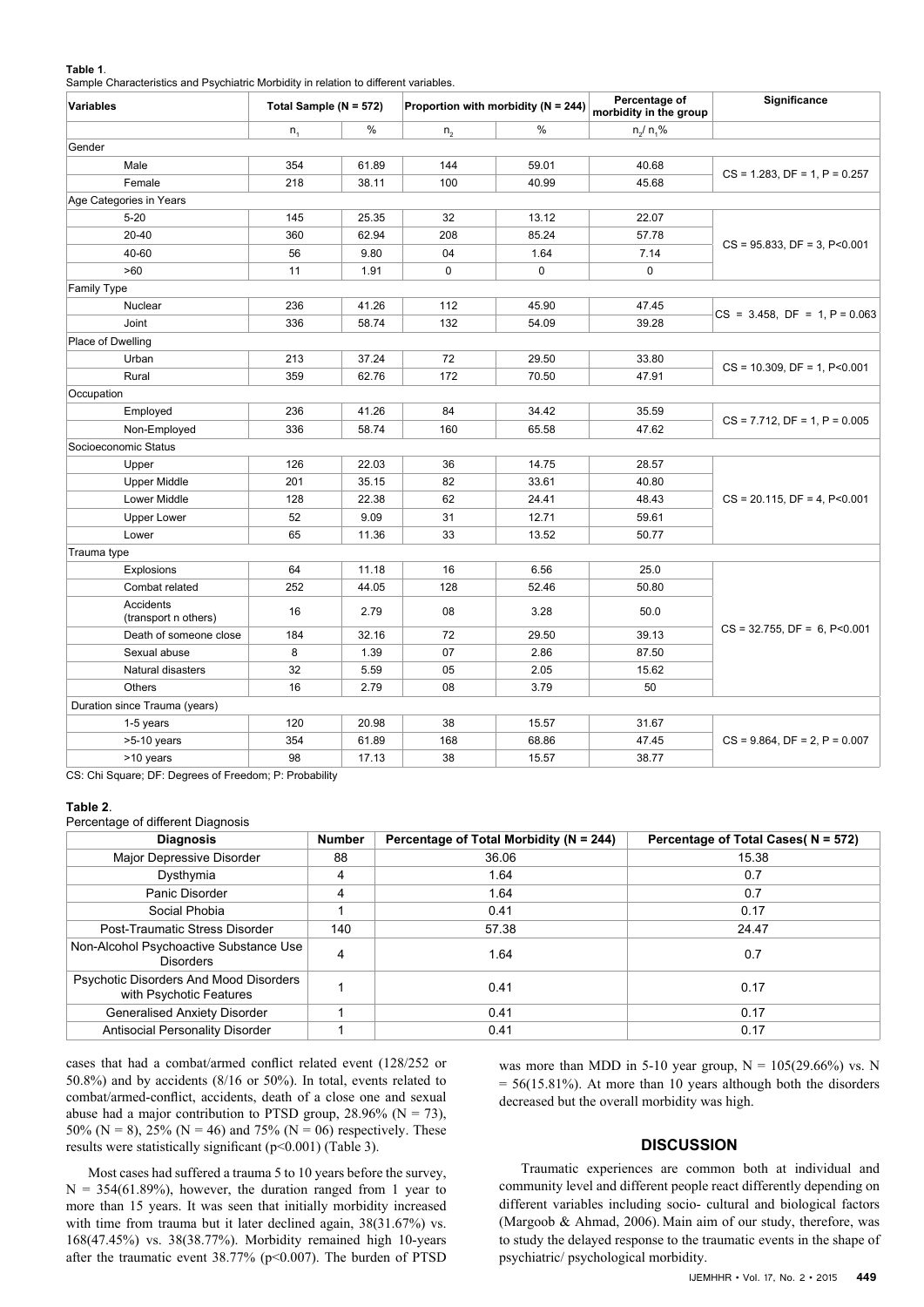| <b>MDD</b> | <b>PTSD</b> | Panic disorder                                  | Dysthymia                | Substance use                | <b>Others</b> |                                            |
|------------|-------------|-------------------------------------------------|--------------------------|------------------------------|---------------|--------------------------------------------|
|            |             | Trauma type                                     |                          |                              |               |                                            |
| 09(14.06%) | 01(1.56%)   | 02(3.12%)                                       | 2(3.12%)                 | 02(3.12%)                    |               | $CS = 58.529$ .<br>$DF = 12.$<br>P < 0.001 |
| 54(21.42%) | 73(28.96%)  | 01(0.39%)                                       | ٠                        |                              |               |                                            |
|            | 08 (50%)    |                                                 | $\overline{\phantom{a}}$ |                              |               |                                            |
| 17(9.23%)  | 46(25%)     | 01(0.54%)                                       | 02(1.08%)                | 02(1.08%)                    | 04(2.16%)     |                                            |
| 01(12.5%)  | 06(75%)     |                                                 | ٠                        |                              |               |                                            |
| 03(9.37%   | 02(6.25%)   |                                                 | ٠                        |                              |               |                                            |
| 04(25%)    | 04(25%)     |                                                 | ٠                        |                              |               |                                            |
|            |             |                                                 |                          |                              |               |                                            |
| 14(11.67%) | 20(16.67%)  | 02(1.67%)                                       | $\overline{\phantom{a}}$ | 01(0.84%)                    | 01(0.84%)     | $CS = 9.642$ .<br>$DF = 4. P =$<br>0.047   |
| 56(15.81%) | 105(29.66%) | 01(0.28%)                                       | 02(0.56%)                | 02(0.56%)                    | 02(0.56%)     |                                            |
| 18(18.36%) | 15(15.30%)  | $01(1.02\%)$                                    | $02(2.04\%)$             | $01(1.02\%)$                 | $01(1.02\%)$  |                                            |
|            |             | monday in relation to maanta type and Baration. |                          | <b>Duration since Trauma</b> |               |                                            |

**Table 3**. Morbidity in relation to Trauma type and Duration

CS: Chi Square; DF: Degrees of Freedom; P: Probability

The sample size was in limitation to resource, topography, manpower and time. Moreover, the extreme seasonal variations further limited the total time and reach of the study. Care was taken to take an approximate population based proportion from each district. The male preponderance in the sample could be due to the gender discrepancy in the population and lesser social inhibitions over participation among males (Census of India, 2001). There have been similar observations by other researchers as well (Margoob & Ahmad, 2006).

## **The Trauma Prevalence**

The trauma prevalence was 18.42% which was lower than reported by researchers earlier in this part of world and elsewhere (Khan & Margoob, 2006; Kessler et al., 1995; Breslau et al., 1991; Norris, 1992). The lower prevalence of traumatic exposure in our sample could be due to the fact that the traumatic events only during childhood and adolescent period were counted, whereas others had considered the overall lifetime prevalence of trauma. Other factor could be that it was a long-term retrospective interview and suffer from recall bias. It is also likely that the people who had no severe sequelae of a traumatic event may have neglected that event and thus negating any traumatic history latter in the course of time.

## **Traumatic Events**

Among the traumatic events, combat/armed-conflict (exposure to conflict zone, including assaults, tortures, injuries, and severe sufferings) and death of someone close (witnessed, heard-about) formed the major group of traumatic events in our sample, 44.05% and 32.16% respectively. This was in unison to the fact that our sample was taken from a population which is dwelling in a chronic conflict zone, with mass trauma exposure of the whole community, in contrast to the sample of National Co morbidity Survey which was done in a population where this type of trauma was almost absent (Schofield, 2000; Kessler et al., 1995). As was expected the rate of reported sexual events was less because of the inhibition towards the topic. Natural disasters formed 5.59% of the total, which is a lesser proportion due to the fact that these events have been in focal areas and our sampling was quite scattered to concentrate these cases. The rates of these traumatic events were almost similar to what has been observed by an earlier researcher (Margoob & Ahmad, 2006).

## **Psychiatric Morbidity**

Consequences of the extensive amount of trauma on our sample population seem to have resulted in high prevalence of psychiatric disorders. Inspite of the fact that study was carried out many years after the trauma, the research estimated high psychiatric morbidity (42.65%). This is in agreement with the observations by Mcfarlane et al. for 26 months in Australia (McFarlane, Policansky, & Irwin et al., 1987). Similar high rates of PTSD, depressive disorder, and

their co-occurrence were reported among victims residing in the two heavily impacted cities one and a half years after the 1988 earthquake in Armenia (Goenjian et al., 1995). This is also similar to a study by Kar and Bastia after a natural disaster in Orissa (cyclone) who found 37.9% of adolescents with a diagnosis (Kar & Bastia, 2006). Similarly Margoob et al. (2006) found that 34.39% of the cohort had a psychiatric disorder at the end of one year after a snowstorm disaster in Kashmir (Margoob et al., 2006). Other studies yielded results in the range of 12% to 70% in terms of total psychiatric morbidity (McDermott & Palmer, 1999; Gul, Kashmiri, & Sabir, 2007; Hoven et al., 2005; Math et al., 2008). However, some studies have not observed any long-term increase in psychiatric morbidity following a traumatic incident (Winje & Ulvik, 1998).

The high morbidity with increase in duration since trauma carries more significance in the light of the fact that our sample had traumatic events at different points of time, those were of different intensity and quality in a heterogeneous population. This paper studied the effect of trauma for a long duration, up to more than 15 years in some cases. The increase in psychiatric morbidity over time is also reported by earlier studies that studied the effects of trauma over/of a shorter duration (Margoob, 1995; McFarlane, Policansky, & Irwin et al., 1987; Swenson et al., 1996; Green et al., 1991).

The major group of the morbidity came from combat related cases, which could be due to the assumption that it was a 'trauma in trauma', an ongoing situation, which was traumatising over majority of the times. Although the prevalence in the natural disaster group was least but it was still high over a baseline average and formed a significant proportion.

PTSD was the commonest individual diagnosis in our study 24.47% ( $N = 140$ ). Studies have shown PTSD prevalence after disaster from as high as 72% to as low as 8%. However, these were done immediately or within a few months after the disaster. Bockszczanin et al. found that 18% of children to be suffering from PTSD 2.5 years after a flood in Poland (Bokszczanin, 2007). Yule noted that 15% of adolescents had symptoms of PTSD seven years after the incident of war in Bosnia (Yule, 2000). An earlier study reported a prevalence of 18.51% one year after trauma in the same region (Margoob & Ahmad, 2006). Thus our result of 24.47% is in trend with the previous results from the area, although we are first time studying the effects of a long time.

The observed higher prevalence of PTSD in females was also reported by Hoven et al. who found higher rates of PTSD and other anxiety disorders in females after the attack on World Trade Centre (Hoven et al., 2005).Similar reports regarding gender variation were seen in other studies elsewhere (Swenson et al., 1996).

Most of these cases were of chronic PTSD. We also found that acute onset PTSD was more common in the sample population and peritraumatic dissociation and amnesia was also common. These could perhaps serve as the predictors of chronicity. However more severe symptoms were seen in cases where the onset of symptoms

**450** Dar, Wani, Margoob, Haq, Hussain, Chandel et al • The Association between Adult Mental Health Problems and Childhood Trauma: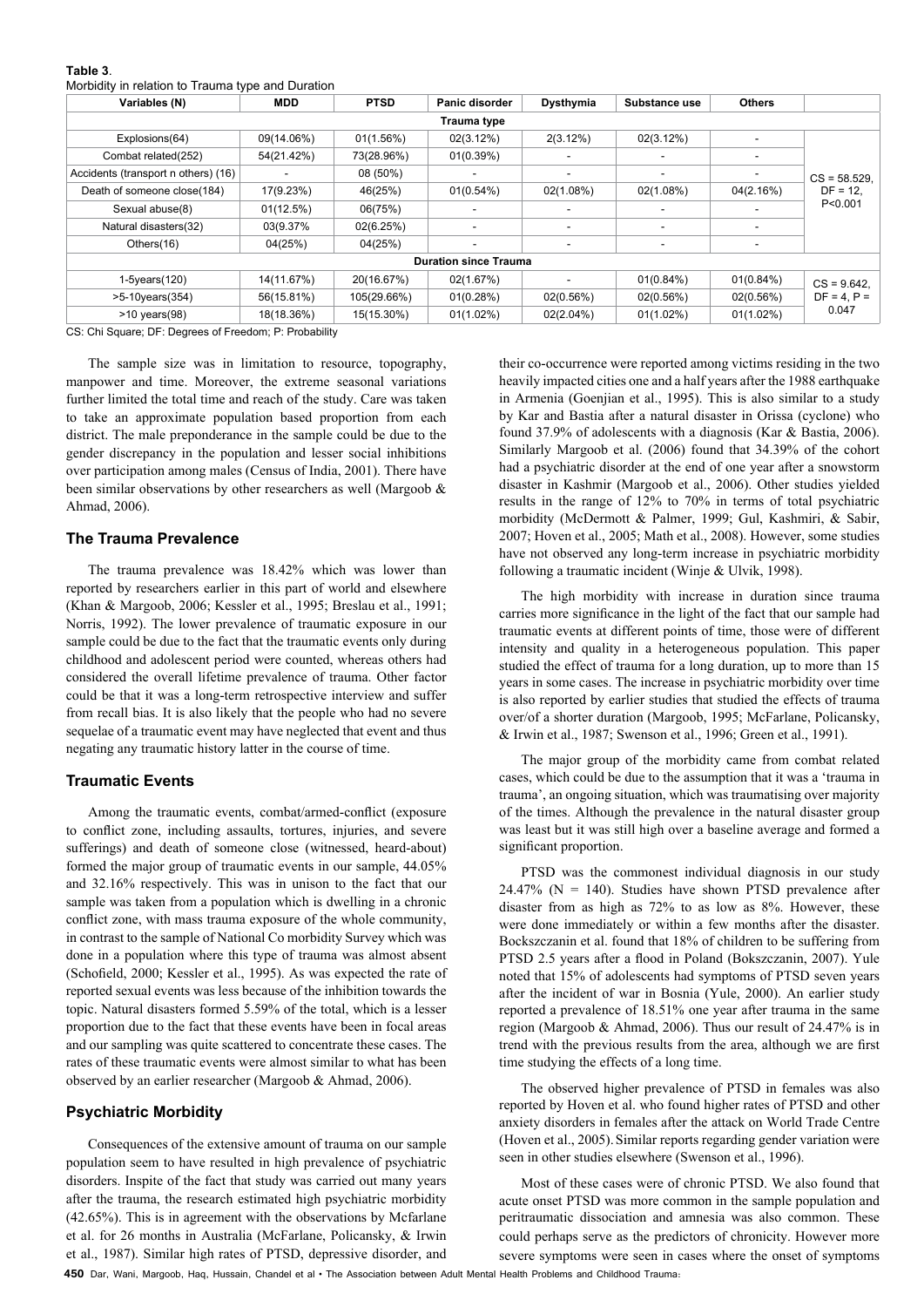was protracted or delayed, perhaps the reason being 'not giving a vent to the feelings' in the commoner terms. Sleep disturbances, avoidance, difficulty concentrating were the commonest symptom clusters of these patients, which has also been earlier reported (Norris, 2002).

MDD formed the second major individual diagnosis after PTSD, 15.38% ( $N = 88$ ). Depression is known to occur with increase frequency subsequent to trauma. Kar, Bastia and Catani et al. found the prevalence of 13.5%, 17.6% and 19.6% in their studies respectively which was similar to our findings, the only factor being that these studies were conducted immediately after the trauma (Math et al., 2008; Kar & Bastia, 2006; Catani et al., 2008).

## **CONCLUSION**

Post-trauma morbidity may be significantly chronic in nature and may need screening. MDD and PTSD form the majority of the morbidities present. Both MDD and PTSD may develop very late after the traumatic event. Post-trauma sequelae need to be recognized in our population in view of having a high prevalence of trauma and the mental health professionals and others need to be sensitised towards the same.

In prospect, we emphasize the need for further large scale, well controlled, prospective studies for longitudinal follow-up of traumatic experiences. There is also a need to study the personality changes post trauma as this may reveal different results than in western societies.

**Competing interests:** The authors declare that they have no competing interest.

## **Acknowledgements:** Nil

## **Conflict of Interest:** None declared **REFERENCES**

- American Psychiatric Association. (2000). *Diagnostic and statistical manual of mental disorders* (4<sup>th</sup> ed., text revision). Washington, DC.
- Apolone, G., Mosconi, P., & La Vecchia, C. (2002). Post-traumatic stress disorder. *New England Journal of Medicine*, *346*(19), 1495-1498.
- Blake, D.D., Weathers, F.W., Nagy, L.M., Kaloupek, D.G., Gusman, F.D., Charney, D.S., & Keane, T.M. (1995). The development of a clinician‐administered PTSD scale. *Journal of traumatic stress*, *8*(1), 75-90.
- Bokszczanin, A. (2007). PTSD symptoms in children and adolescents 28 months after a flood: Age and gender differences. *Journal of Traumatic Stress*, *20*(3), 347-351.
- Breslau, N., Davis, G.C., Andreski, P., & Peterson, E. (1991). Traumatic events and posttraumatic stress disorder in an urban population of young adults. *Archives of general psychiatry*, *48*(3), 216-222.
- Breslau, N., Kessler, R.C., Chilcoat, H.D., Schultz, L.R., Davis, G.C., & Andreski, P. (1998). Trauma and posttraumatic stress disorder in the community: the 1996 Detroit Area Survey of Trauma. *Archives of general psychiatry*, *55*(7), 626-632.
- Catani, C., Jacob, N., Schauer, E., Kohila, M., & Neuner, F. (2008). Family violence, war, and natural disasters: A study of the effect of extreme stress on children's mental health in Sri Lanka. *BMC psychiatry*, *8*(1), 33.
- Census of India 2001, Series 2. (2001). Ministry of Home Affairs, Jammu & Kashmir, Government of India. Retreived from www. censusindia.gov.in/2011-common/censusdataonline.html on February 20 2015.
- De Jong, K., Ford, N., van de Kam, S., Lokuge, K., Fromm, S., van Galen, R., et al. (2008). Conflict in the Indian Kashmir Valley I: exposure to violence. *Conflict and Health*, *2*(10).
- EM-DAT: *International Disaster Database. Centre for Research on the Epidemiology of disasters*. Retrieved from [http://www.emdat.](http://www.emdat.be/disaster-trends) [be/disaster-trends](http://www.emdat.be/disaster-trends) on February 20 2015.
- Ferris, E., & Petz, D. (2012). *The year that shook the rich: A review of natural disasters in 2011*. Brookings Institution-London School of Economics Project on Internal Displacement.
- Goenjian, A.K., Pynoos, R.S., Steinberg, A.M., Najarian, L.M., Asarnow, J.R., Karayan, I., et al. (1995). Psychiatric comorbidity in children after the 1988: Earthquake in Armenia. *Journal of the American Academy of Child & Adolescent Psychiatry*, *34*(9), 1174-1184.
- Green, B. L., Korol, M., Grace, M. C., Vary, M. G., Leonard, A. C., Gleser, G. C., et al (1991). Children and disaster: Age, gender, and parental effects on PTSD symptoms. *Journal of the American Academy of Child & Adolescent Psychiatry*, *30*(6), 945-951.
- Gul, M., Kashmiri, M., & Sabir, A. (2007). Emotional and Behavioural Difficulties among Children who lost their Parents in a Natural Disaster: A Pilot Study. *Journal of Pharmacy and Pharmaceutical Sciences*, *4*(1), 57-59.
- Halvorson, S.J., & Parker Hamilton, J. (2010). In the aftermath of the Qa'yamat: 1 the Kashmir earthquake disaster in northern Pakistan. *Disasters*, *34*(1), 184-204.
- Holmes, R. (1986). *Acts of war: The behaviour of men in battle*. Free Press.
- Hoven, C.W., Duarte, C.S., Lucas, C.P., Wu, P., Mandell, D.J., Goodwin, R. D., et al. (2005). Psychopathology among New York City public school children 6 months after September 11. *Archives of General Psychiatry*, *62*(5), 545-551.
- Kar, N., & Bastia, B.K. (2006). Post-traumatic stress disorder, depression and generalised anxiety disorder in adolescents after a natural disaster: a study of comorbidity. *Clinical Practice and Epidemiology in Mental Health*, *2*(1), 17.
- Kessler, R.C., Sonnega, A., Bromet, E., Hughes, M., & Nelson, C.B. (1995). Posttraumatic stress disorder in the National Comorbidity Survey. *Archives of general psychiatry*, *52*(12), 1048-1060.
- Khan, A.Y., & Margoob, M.A. (2006). Paediatric PTSD: Clinical presentation, traumatic events and socio-demographic variables– experience from a chronic conflict situation. *JK-Practitioner*, *13*, S40-S44.
- Lerner, M.D., Volpe, J.S., & Lindell, B. (2003). *A practical guide for crisis response in our schools*. American Academy of Experts in Traumatic Stress.
- Magroob, M.A., Majid, A., Hussain, A., Wani, Z.A., Yousf, A., Malik, Y.A., et al. (2004). Changing sociodermographic and clinical profile of substance use disorder patients in Kashmir valley. *JK-Practitioner*, *11*(1), 14-16.
- Margoob, M.A. (1995). A study of the present magnitude of psychiatric disorders and existing treatment services in Kashmir (1990-94). *JK-Practitioner*, *2*(3), 114-7.
- Margoob, M.A., & Ahmad, S.A. (2006). Community prevalence of adult post-traumatic stress disorder in South Asia: experience from Kashmir. *JK-Practitioner*, *13*, 18-25.
- Margoob, M.A., Khan, A.Y., Firdosi, M.M., Sheikh, A.A., & Shaukat, T. (2006). One year longitudinal study of snowstorm disaster survivors in Kashmir. *JK-Practitioner, 13 (suppl1)*, S29-S38.